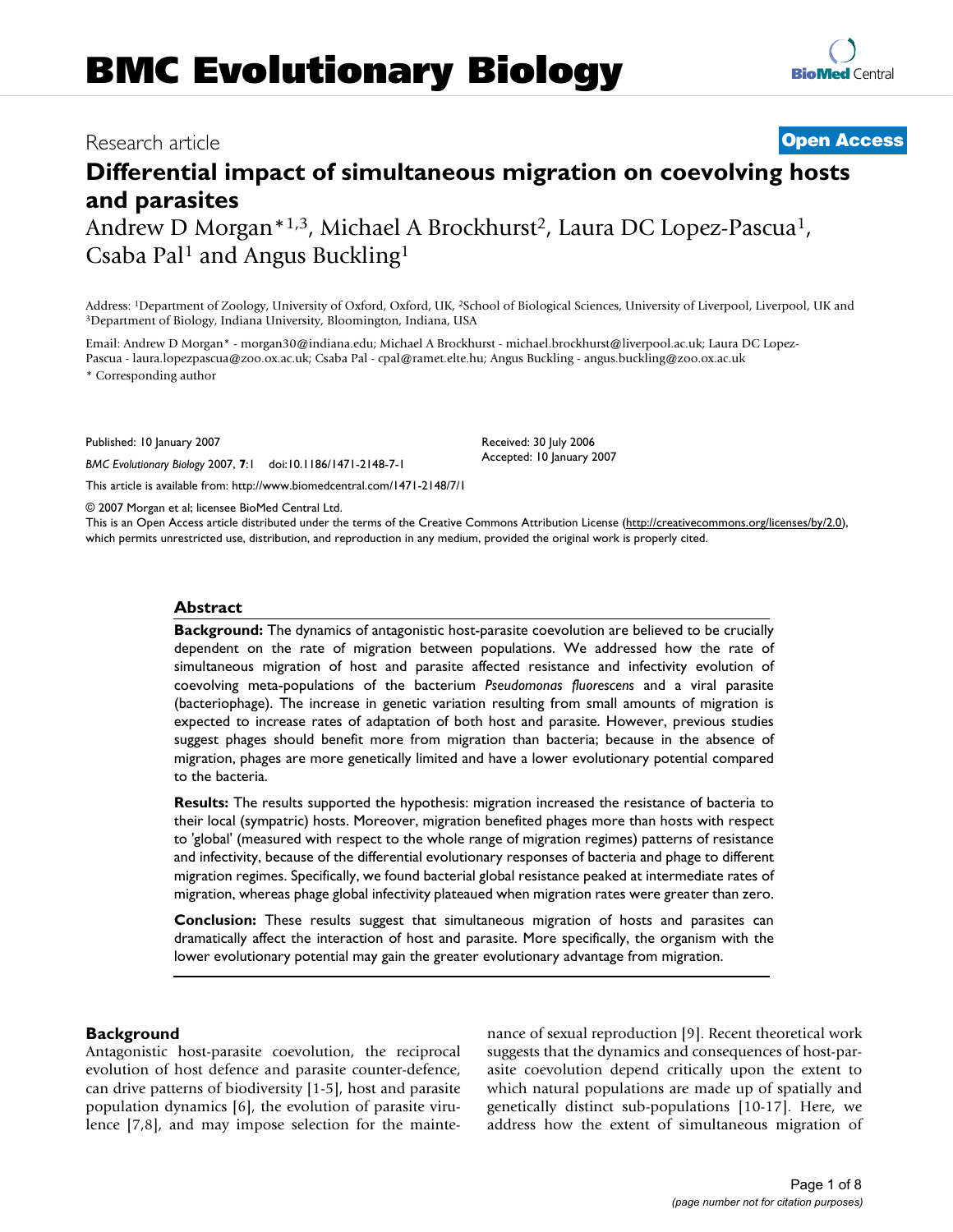hosts and parasites between sub-populations affects the evolution of host resistance and parasite infectivity in coevolving populations of microbes.

Recent theoretical studies suggest that the relative migration rate of host and parasites is an important determinant of which species will be ahead in a coevolutionary arms race. Migration can increase within-patch genetic variation and hence the rate of adaptation [10-12,15,17]. All other variables being equal, the species that migrates the most is therefore likely to have an evolutionary advantage. (Note, however, that if migration rates are too high, genetic variation may be reduced through reduction of between patch variation, and hence local adaptation; potentially retarding the rate of adaptation [10]). An evolutionary advantage in the case of the parasite is likely to result in increased levels of parasite infectivity, parasite local adaptation (the higher performance of local versus foreign parasites on local hosts), or both. Similar results are expected with respect to host resistance, if hosts migrate more than parasites.

There are examples where parasites and hosts are likely to disperse at different rates (e.g. [18,11]) but in many cases parasite migration is likely to be intimately linked to host migration. If hosts and parasite show the same evolutionary response to migration, and migrate at the same rate, there will be no net effect on average levels of resistance and infectivity, or local adaptation [10]. However, migration will have less impact on the evolvability of a species if it already has greater within-patch genetic variation (e.g. by higher mutation rates or population sizes) or stronger selection for resistance or infectivity, than the other species [17]. Such an asymmetry has recently been demonstrated in our previous work with coevolving populations of the bacterium *Pseudomonas fluorescens* SBW25 and an associated bacteriophage (SBW25Φ 2). In the absence of migration, phages had an evolutionary disadvantage, as demonstrated by phages being locally maladapted to their hosts. Migration of phages alone resulted in a significant increase in phage local adaptation, whereas migration of bacteria alone did not alter patterns of local adaptation relative to unmigrated populations [17]. The mechanism responsible for this asymmetry is unclear, but the smaller average population sizes (2–3 orders of magnitude lower than bacteria) and smaller genome size of phages (40 kb compared with 5 mb), suggests that within-patch genetic variation is likely to be lower for infectivity compared with resistance traits.

In this study, we experimentally address the impact of simultaneous migration of bacteria and phages (*P. fluorescens* SBW25 and SBW25φ2) on the evolution of bacterial resistance and phage infectivity, under a range of migration rates. We hypothesise that phages will benefit more than bacteria from simultaneous migration, as they are more genetically limited, thus having a lower evolutionary potential; and so will gain more from migration. We consider only the early stages of coevolution, where, in this system, bacteria and phages evolve to become increasingly more generalised through time, with respect to their resistance and infectivity; phages evolve to infect a wider range of bacterial genotypes, and bacteria evolve to resist a wider range of phage genotypes [19]. This situation somewhat resembles a Gene for Gene Model (GFGM) of coevolutionary dynamics. Under a pure GFGM, generalists will be favoured, and hence there will be no local adaptation [15]. In natural systems there are likely to be small costs of resistance and infectivity, which drives the interaction to a more Matching Alleles Model (MAM) type of interaction [20]. Under a pure MAM, a precise interaction between parasite and host is needed for successful infection [21]. A MAM type of interaction will therefore favour local adaptation, as each parasite will only be able to infect a certain host genotype [15]. However local adaptation of either bacteria or phages is not observed at these early stages of coevolution in this system despite favourable conditions for its occurrence [22], hence we do not use local adaptation as a measure of the evolutionary advantage of one species or another. Instead, we determine which species has an evolutionary advantage by measuring the resistance of bacteria to their sympatric phages: greater evolutionary potential of phages should result in lower sympatric resistance. In addition to determining how different migration regimes affect the sympatric interaction between bacteria and phages, we also determine how different migration rates affect 'global' levels of bacterial resistance and phage infectivity; i.e. resistance and infectivity across metapopulations. This is biologically meaningful if there is any larger scale migration; i.e. between metapopulations. We quantify these by determining average bacterial resistance to phages that have evolved under all migration regimes, and vice versa for phage infectivity. As above, we hypothesise that migration should provide a greater global benefit to phages than bacteria.

#### **Results & Discussion**

In this study we investigated effect of simultaneous migration of coevolving bacteria and phages on the evolution of bacterial resistance and phage infectivity. Based on previous studies, that suggest that bacteria have a greater evolutionary potential than phages [17,23], we hypothesised that phages should benefit more from migration than bacteria. Our data were consistent with this hypothesis. Analysis of sympatric resistance revealed a negative linear effect of migration rate (Fig. 1; *F*1,28 = 6.65, *P* = 0.015), no quadratic effect of migration  $(F_{1,28} = 0.34, P = 0.2)$  and no significant difference between founding populations  $(F_{5,28} = 1.52, P = 0.2)$ . However the relationship between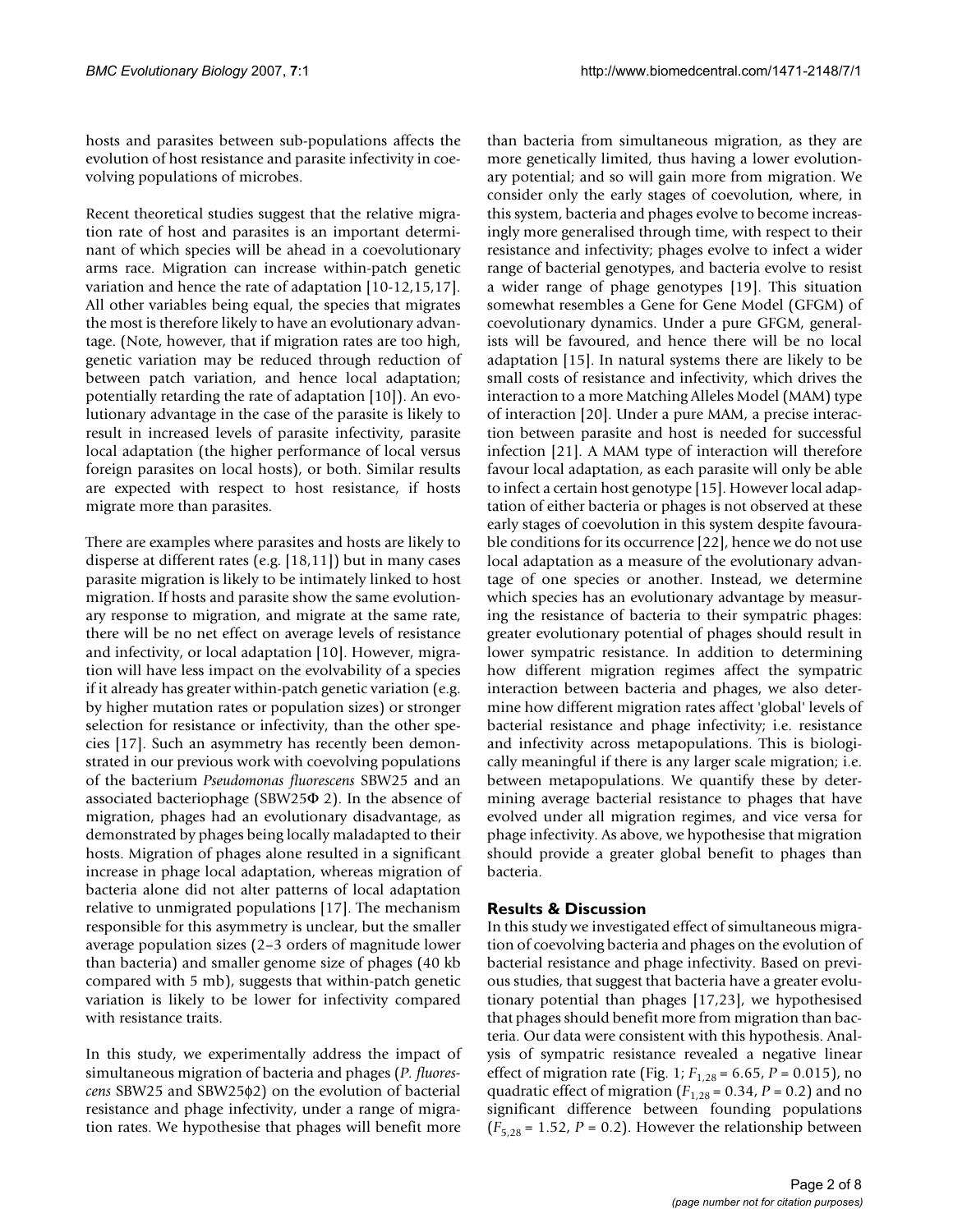migration rate and sympatric resistance was likely to be solely due to the high rates of sympatric resistance at 0% migration; indeed, when the 0% migration treatment was excluded from the analysis, we found no significant effects of migration rate on sympatric infectivity (Fig. 1; *P* > 0.2 for linear and quadratic effects). Thus any migration benefited the more genetically limited and so less evolvable phages more than bacteria, regardless of rate; and changing the rate did not increase or decrease its advantage.

These data suggest that simultaneous migration is likely to benefit the least evolvable species most during host-parasite antagonistic arms races. In the context of bacteriaphage coevolution, bacteria tend to be ahead in the arms race [23], and so simultaneous migration is more likely to favour phages. It is unclear whether simultaneous migration will generally benefit hosts or parasites most. Patterns of local adaptation in natural populations suggest either hosts or parasites may have an evolutionary advantage, and not always parasites as common wisdom suggests (reviewed in Kaltz & Shykoff [24]).

We also addressed how migration rate affected global resistance of bacteria (i.e. the average resistance of bacteria from one treatment to phages from all other migration treatments) and global infectivity of phages (i.e. the average infectivity of phages from one treatment to bacteria from all other treatments), measuring infectivity and resistance across the range of migration regimes. We found a unimodal relationship between mean global bacterial resistance (to phages from all migration regimes) and the rate of migration, with resistance peaking at a migration rate of 1% per transfer (Fig. 2; quadratic effect of migration rate:  $F_{1,28} = 14.73$ ,  $P = 0.001$ ; there was no significant linear relationship between resistance and migration rate; linear effect of migration rate:  $F_{1,28} = 1.43$ ,



#### The effect of migration **Figure 1** rate on bacterial resistance to their sympatric phages through time

The effect of migration rate on bacterial resistance to their sympatric phages through time. Bars show mean  $(\pm 1 \text{ SEM})$  proportion resistant bacteria. Black bars are transfer (time point) 4; light grey bars, transfer 8; dark grey bars, transfer 12.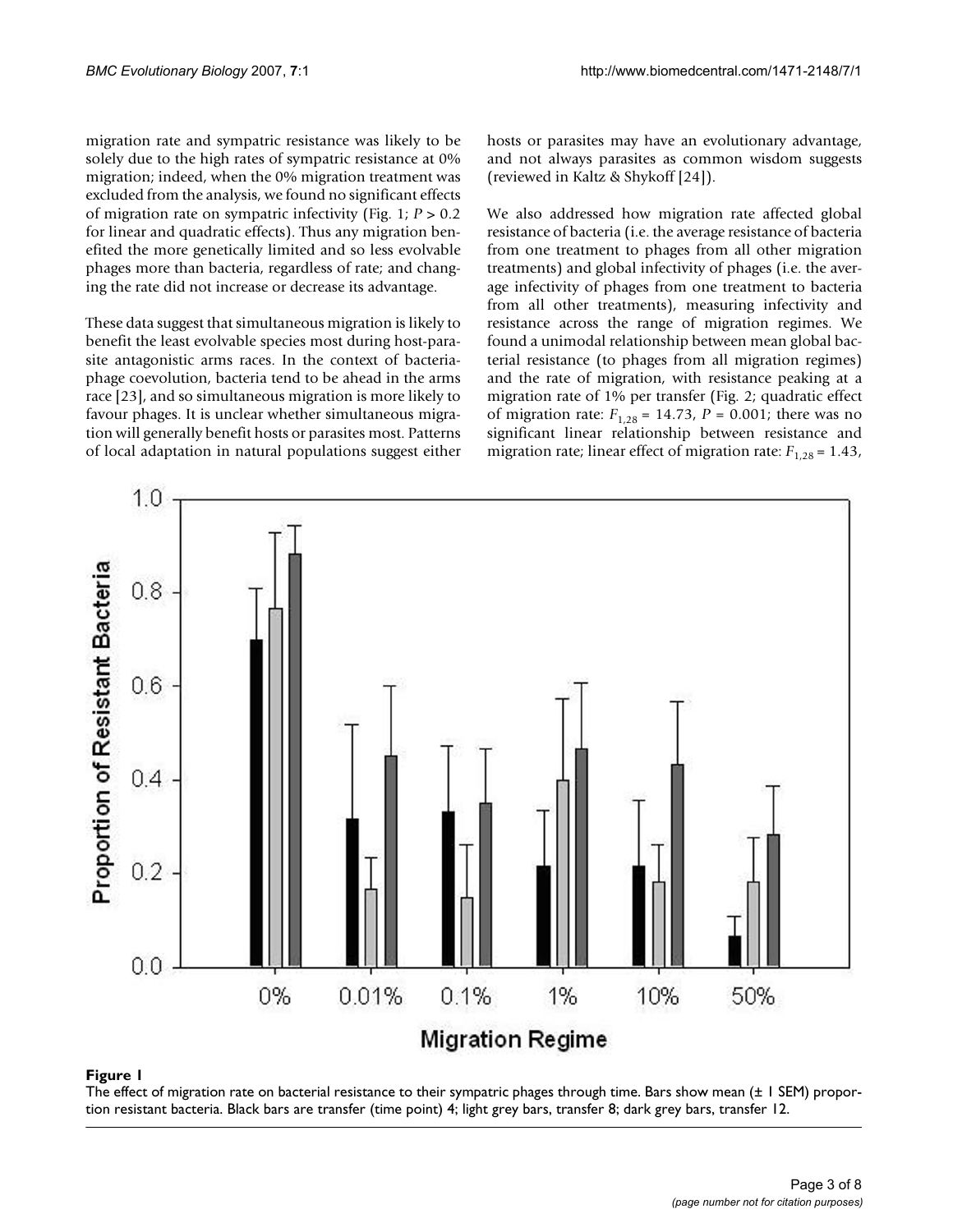$P = 0.241$ . Average levels of resistance were significantly different between replicates; effect of founding population:  $F_{5,28} = 2.82$ ,  $P = 0.035$ ). In this system, coevolution results in bacteria and phages evolving to be resistant and infective to an increasingly wide range of phage and bacterial genotypes, respectively [19,25]; a situation broadly consistent with GFGM of coevolution [20,26,27]. As such, initial increases in migration rate will provide genetic variation that will allow a given resistance range to be reached more rapidly. However, further increases in migration caused the rate of resistance evolution to decline (Fig. 2). This is likely to be because migration allowed a globally fit bacterial clone at a given point in time to spread rapidly through all populations, at the expense of clones with resistance alleles that might have been beneficial in the future. Specifically, we suggest that clones with alleles conferring resistance to a wider range of phages than is currently useful, increase in frequency in isolated tubes. However, because of pleiotropic growth rate costs associated with wide resistance ranges, high rates of migration would increase the probability of these clones being competitively excluded by clones with resistance ranges that are narrower but sufficient to resist contemporary phage genotypes (clonal interference; [28]). Consistent with this hypothesis, previous work on this bacterium suggests the operation of trade-off between resistance and competitive ability in the absence of phages [29]. Similar costs of resistance have been reported in other bacteria-phage systems (reviewed in Bohannan & Lenski [30]).



#### The effect of migration rate upon evolution rate upon evolution of  $\mathcal{L}$  resistance ranges through times through times through times through times through times through times through times through times through times th

The effect of migration rate upon evolution of bacterial resistance ranges through time. Bars show mean (± 1 SEM) proportion of bacteria resistant to phages from all migration treatments from the same time point. Black bars are transfer (time point) 4; light grey bars, transfer 8; dark grey bars, transfer 12. The system is directional with bacteria becoming more resistant to a wider range of genotypes, so a higher proportion of resistant bacteria indicates that populations have evolved more rapidly.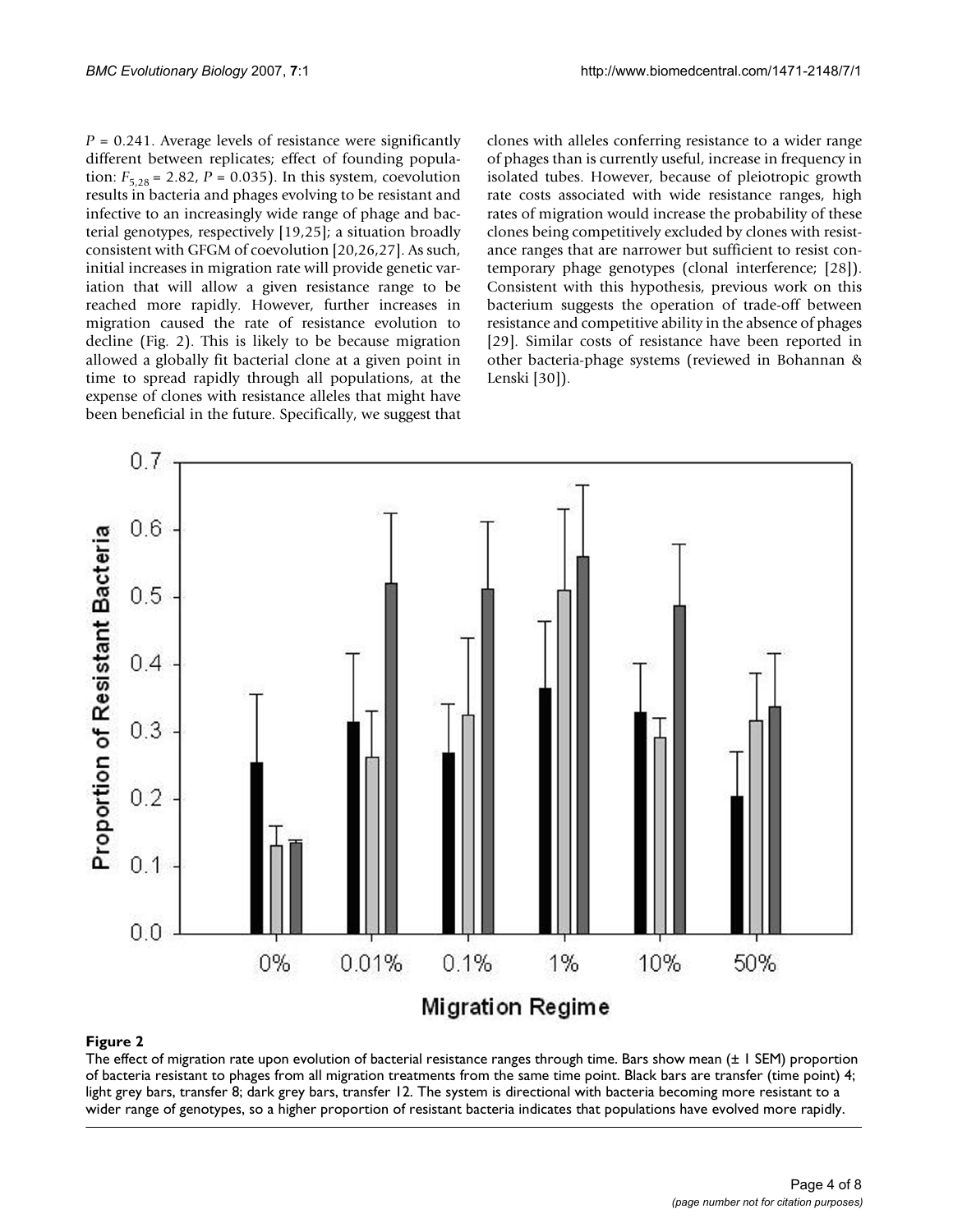By contrast, phage infectivity ranges (measured against bacteria from all migration regimes) showed a positive relationship with migration rate (Fig. 3; linear effect of migration rate:  $F_{1,28}$  = 19.40,  $P < 0.001$ ), which plateaued at around 1% migration (quadratic effect of migration rate:  $F_{1,28} = 12.44$ ,  $P = 0.001$ ). There was no effect of starting population ( $F_{5,28}$  = 1.98,  $P = 0.113$ ). As with the analysis of sympatric resistance above, the relationship between phage infectivity and migration rate disappeared when the no migration treatment was excluded from the analysis  $(P > 0.1$  for both linear and quadratic terms). These patterns of global resistance and infectivity with respect to different rates of migration are broadly consistent with patterns of sympatric resistance. Sympatric resistance decreases with migration, hence migration benefits phages more than bacteria. Low levels of migration appear to increase both global bacterial resistance and phage infectivity, whereas further increases in migration do not affect global phage infectivity but decrease global bacterial resistance. The net effect is that migration also appears to benefit phages more than bacteria when resistance and infectivity traits are measured across meta-populations.

There are two plausible explanations as to why bacterial resistance declined, but phage infectivity plateaued at high migration rates (compare Figs 2 and 3). The first possibility is (as above) that phages are simply less evolvable than bacteria. Specifically, the likelihood of beneficial alleles being lost as a result of clonal interference may have been less in phage than bacteria populations, because phage populations contained fewer competing beneficial mutations at any given time. Thus, beneficial mutations became fixed in phage populations prior to



#### The effect of migration rate upon evolution rate upon evolution  $\mathbf{F}$  is phage infectivity ranges through times through times through times through times through times through times through times through times through t

The effect of migration rate upon evolution of phage infectivity ranges through time. Bars show mean (± 1 SEM) proportion of bacteria from all migration treatments from the same time point that are sensitive to phages. Black bars are transfer (time point) 4; light grey bars, transfer 8; dark grey bars, transfer 12.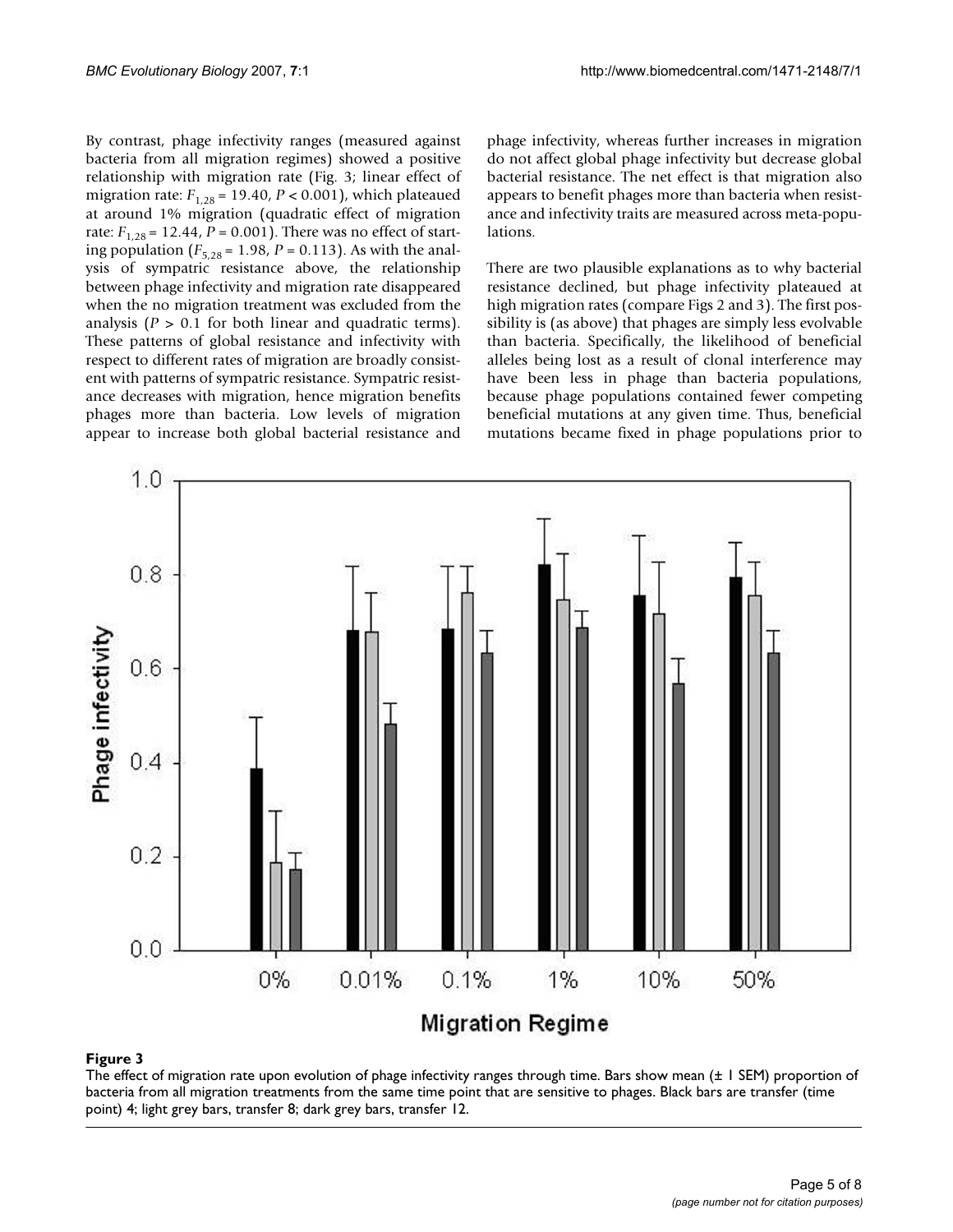new mutations arising. Second, increased phage infectivity range may not be associated with the same growth rate costs associated with bacterial resistance ranges. As such, an allele that conferred a broader infectivity range than was currently necessary at a given time point may not have been outcompeted by alleles conferring less broad infectivity ranges. However, we have observed that phages that have coevolved with bacteria tend to produce much smaller plaque sizes than ancestral phages, suggesting there is also a cost to increased infectivity ranges.

It is initially surprising that the 0% and 50% migration treatments generated such different results: such high migration may simply have the effect of producing a single 3-fold larger population. However, resistance and infectivity traits readily evolve within a single transfer (7 generations), and it is likely that this evolution will be divergent between populations [19]. This will increase genetic variation within the metapopulation beyond a simple population size effect.

Our measures of sympatric resistance with respect to migration are likely to hold true through coevolutionary time: if migration benefits phages more, then sympatric infectivity is likely to be higher. However, the global data analysed here clearly represents a very specific and nonequilibrium coevolutionary state. Bacteria and phage evolve increasing resistance and infectivity through time, but such increases are likely end at some point [27]. As such, comparisons of resistance and infectivity ranges as a function of migration rates may only be relevant to this particular period of coevolution. However, it is possible that migration regimes may affect average levels of resistance and infectivity ranges (a dynamic equilibrium state) measured over much longer time scales. Escalatory arms races, as observed here, may represent an ascending phase of a coevolutionary cycle, with selection for narrow resistance and infectivity ranges as costs of resistance and infectivity become too great. [27]. The continual supply of 'good' resistance and infectivity traits through migration may, for example, increase the magnitude of escalation before this happens. That aside, our measures of resistance and infectivity may be more generally applicable if they are equated with the rate of evolution of coevolving populations of hosts and parasites. This may be a reasonable assumption when it is considered that resistance and infectivity ranges increases through time [19], and where specifically investigated, we observe that populations that coevolve faster show broader resistance ranges [25]. Thus, assuming that selection fluctuates to some degree through time (which it always will, unless coevolution is a pure GFGM and resistance and infectivity evolution is costfree) during antagonistic coevolution, we predict unimodal relationships between the rate of evolution and migration rate when clonal interference can occur. By contrast,

in the absence of clonal interference (and populations are very mutation limited), we expect this relationship to be positive.

#### **Conclusion**

In summary, these results demonstrate that simultaneous migration of coevolving hosts and parasites can differentially affect their evolution, in this case benefiting the less evolveable (have a lower evolutionary potential) parasites more than hosts. Whether or not migration generally benefits the least evolvable coevolving partner remains to be seen. Either way, increased global movement of humans and agricultural produce and associated parasites may not only increase disease transmission, but also result in evolutionary change in levels of parasite infectivity and host resistance.

#### **Methods**

#### *(a) Initiating Populations*

This experiment looked at the effects of migration upon coevolution, more precisely how migration rate introduces variation to fuel coevolution. The starting populations for the migration treatments were initially transferred without migration to allow some initial differentiation between populations. Otherwise with no initial differentiation, between population migration will not bring in new variation. Eighteen replicate populations were initiated using approximately 107 cells of isogenic *Pseudomonas fluorescens* SBW25 and approximately 105 isogenic particles of phage SBW25Φ 2 [19]. Note that the minimal generation times of bacteria and phages are similar: approximately 40 minutes. Cultures were grown in static 30 ml glass universals with loose plastic caps containing 6 ml of King's Media B, grown at 28°C. Every 48 hours 60 μl of culture was transferred to a fresh microcosm. Cultures were regularly frozen in 20% glycerol at - 86°C for long-term storage. After six transfers, each population was used to seed six new replicate tubes, each of which was assigned to one of 6 migration treatments, resulting in a total of 108 (18 \* 6) tubes. The eighteen tubes within each treatment were assigned to one of six metapopulations, each containing 3 tubes. Note that the same 3-tube combinations were used in each treatment. Migration was carried out within each metapopulation, resulting in 6 independent replicates within each treatment.

#### *(b) Migration Regimes*

Cultures were propagated for a further twelve transfers but exposed to one of the six following treatments immediately prior to transfer: Control (no migration), 0.01% migration, 0.1% migration, 1% migration, 10% migration and 50% migration. To migrate cultures, the specified percentage of culture was removed from each of the three microcosms within a replicate to a common pool and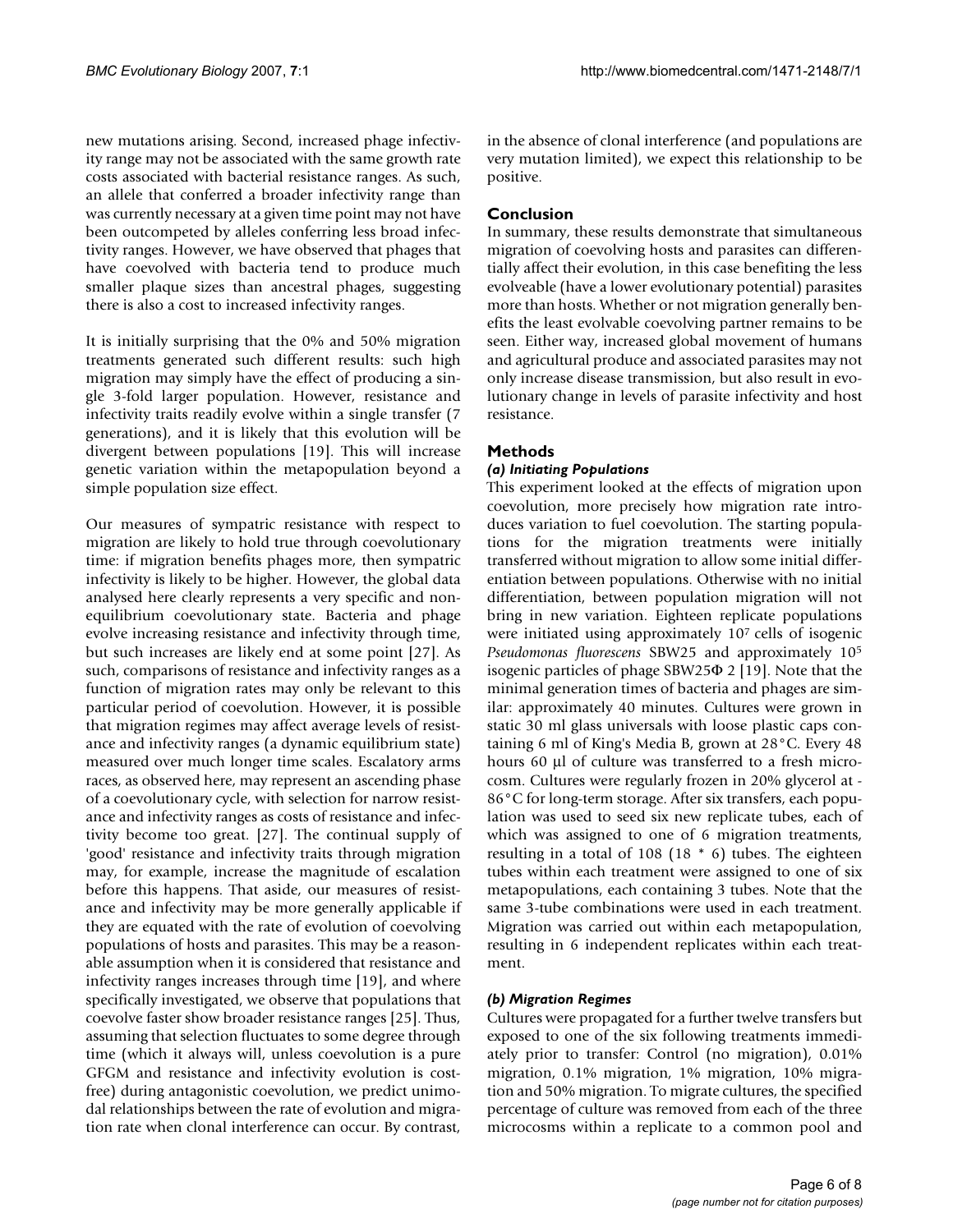mixed. The same volume of culture added to the common pool from each replicate was then transferred from the common pool to each microcosm within the replicate [17]. Every fourth transfer cultures were frozen in 20% glycerol at -86°C and samples of phages were isolated from bacteria by vortexing 900 μl of culture with 100 μl of chloroform, followed by 2 minutes centrifugation at 13000 rpm. This lysed and pelleted bacteria, leaving phages in the supernatant. These samples of phages were stored at 4°C.

#### *(c) Resistance/Infectivity Assays*

Bacteria were plated out on to King's Agar B from the frozen stocks, and ten random independent colonies from each population were streaked out to make stock plates. The stock plates were confirmed to be free from phages after visual examination, as no plaques were observed. A sample of phages (20 μl; 0.33% of the total population) was streaked on to a King's agar B plate, allowed to dry, and the ten independent bacterial colonies were then streaked perpendicularly across the line. Plates were incubated at 28°C for 24 hours prior to examination. A bacterial colony was classed as sensitive to a phage population if there was any inhibition of growth (as determined by eye), otherwise it was classed as resistant [17,19,25,29].

We determined the proportion of resistant bacteria from a single tube within each 3-tube metapopulation to phages from their own tube (to determine sympatric resistance), and then from single tubes from each of the other migration treatments (to determine average global resistance). Tubes from other migration treatments were chosen on the basis of shared founding populations: for example, replicate 1 in the no migration shared the same founding population as replicate 1 in the  $0.01\%$ ,  $0.1\%$ ,  $1\%$ ,  $10\%$ , and 50% migration treatments, etc. The infectivity of a single phage population per metapopulation (global infectivity) was assayed in the same way, with infectivity defined as the proportion of sensitive bacteria. This assay was carried out at transfers four, eight, and twelve.

#### *(d) Statistical Analyses*

Sympatric resistance is defined as the proportion of bacteria resistant to phages from the same tube, and, mean sympatric resistance through time was analysed using a General Linear Model (GLMs) carried out in MINITAB, fitting  $log10$  (treatment  $+0.01$ ) as both a linear and quadratic covariate and founding population as a factor. Founding population was treated as a random factor, although the lack of either nesting or replication for the line-by-treatment interaction in the study, means that error MS is used as the denominator for calculating *F*ratios in all cases [31]. In other words, line was treated in the analyses as a fixed effect. To meet GLM assumptions of normality, linearity and homogeneity of variance, phage infectivity was squared [32]. Sympatric resistance was log10-transformed to meet GLM assumptions.

We then calculated the mean proportional resistance of each bacterial population to all phages against which it was assayed, to provide average measures of resistance across all migration regimes. Similarly, we calculated the mean infectivity (1-proportion resistant bacteria) of each assayed phage population. Data were analysed as above, but no transformations were required.

#### **Authors' contributions**

ADM contributed to the conception of the experiment, experimental work, analyses and drafting of the manuscript. MAB and LLP contributed to the experimental work. CP provided theoretical advice. AB contributed to the conception of the experiment, analyses and drafting of the manuscript. All authors contributed to the final manuscript preparation.

#### **Acknowledgements**

This work was funded by the Royal Society and a Department of Zoology, University of Oxford studentship to ADM. We thank Rebecca Benmayor, Freya Harrison, Yannis Michalakis and one anonymous referee for helpful comments on the manuscript.

#### **References**

- Brockhurst MA, Rainey PB, Buckling A: The effect of spatial het**erogeneity and parasites on the evolution of host diversity.** *Proc R Soc Lond Ser B-Biol Sci* 2004, **271(1534):**107-111.
- 2. Brockhurst MA, Buckling A, Rainey PB: **The effect of a bacteriophage on diversification of the opportunistic bacterial pathogen, Pseudomonas aeruginosa.** *Proc R Soc Lond Ser B-Biol Sci 2004* 2005, **272:**1385-1391.
- 3. Buckling A, Rainey PB: **[The role of parasites in sympatric and](http://www.ncbi.nlm.nih.gov/entrez/query.fcgi?cmd=Retrieve&db=PubMed&dopt=Abstract&list_uids=12466840) [allopatric host diversification.](http://www.ncbi.nlm.nih.gov/entrez/query.fcgi?cmd=Retrieve&db=PubMed&dopt=Abstract&list_uids=12466840)** *Nature* 2002, **420(6915):**496-499.
- 4. Morgan AD, Buckling A: **Parasites mediate the relationship between host diversity and disturbance frequency.** *Ecol Letters* 2004, **7(11):**1029-1034.
- 5. Thompson JN: **Specific hypotheses on the geographic mosaic of coevolution.** *Am Nat* 1999, **153:**S1-S14.
- 6. Thompson JN: **Rapid evolution as an ecological process.** *Trends in Ecology & Evolution* 1998, **13(8):**329-332.
- 7. Anderson RM, May RM: **[Coevolution of hosts and parasites.](http://www.ncbi.nlm.nih.gov/entrez/query.fcgi?cmd=Retrieve&db=PubMed&dopt=Abstract&list_uids=6755367)** *Parasitology* 1982, **85:**411-426.
- 8. Bull JJ: **Perspective-virulence.** *Evolution* 1994, **48:**1423-1437.
- 9. West SA, Lively CM, Read AF: **A pluralist approach to sex and recombination.** *J Evol Biol* 1999, **12(6):**1003-1012.
- 10. Gandon S: **Local adaptation and the geometry of host-parasite coevolution.** *Ecol Lett* 2002, **5(2):**246-256.
- 11. Gandon S, Capowiez Y, Dubois Y, Michalakis Y, Olivieri I: **Local adaptation and gene-for-gene coevolution in a metapopula-<br>
<b>tion** model. Proc R Soc Lond Ser B-Biol Sci 1996. **tion model.** *Proc R Soc Lond Ser B-Biol Sci* 1996, **263(1373):**1003-1009.
- 12. Gandon S, Michalakis Y: **Local adaptation, evolutionary potential and host-parasite coevolution: interactions between migration, mutation, population size and generation time.** *J Evol Biol* 2002, **15(3):**451-462.
- 13. Gomulkiewicz R, Thompson JN, Holt RD, Nuismer SL, Hochberg ME: **[Hot spots, cold spots, and the geographic mosaic theory of](http://www.ncbi.nlm.nih.gov/entrez/query.fcgi?cmd=Retrieve&db=PubMed&dopt=Abstract&list_uids=10856199) [coevolution.](http://www.ncbi.nlm.nih.gov/entrez/query.fcgi?cmd=Retrieve&db=PubMed&dopt=Abstract&list_uids=10856199)** *Am Nat* 2000, **156(2):**156-174.
- 14. Hochberg ME, van Baalen M: **Antagonistic coevolution over productivity gradients.** *Am Nat* 1998, **152(4):**620-634.
- 15. Lively CM: **Migration, virulence, and the geographic mosaic of adaptation by parasites.** *Am Nat* 1999, **153:**S34-S47.